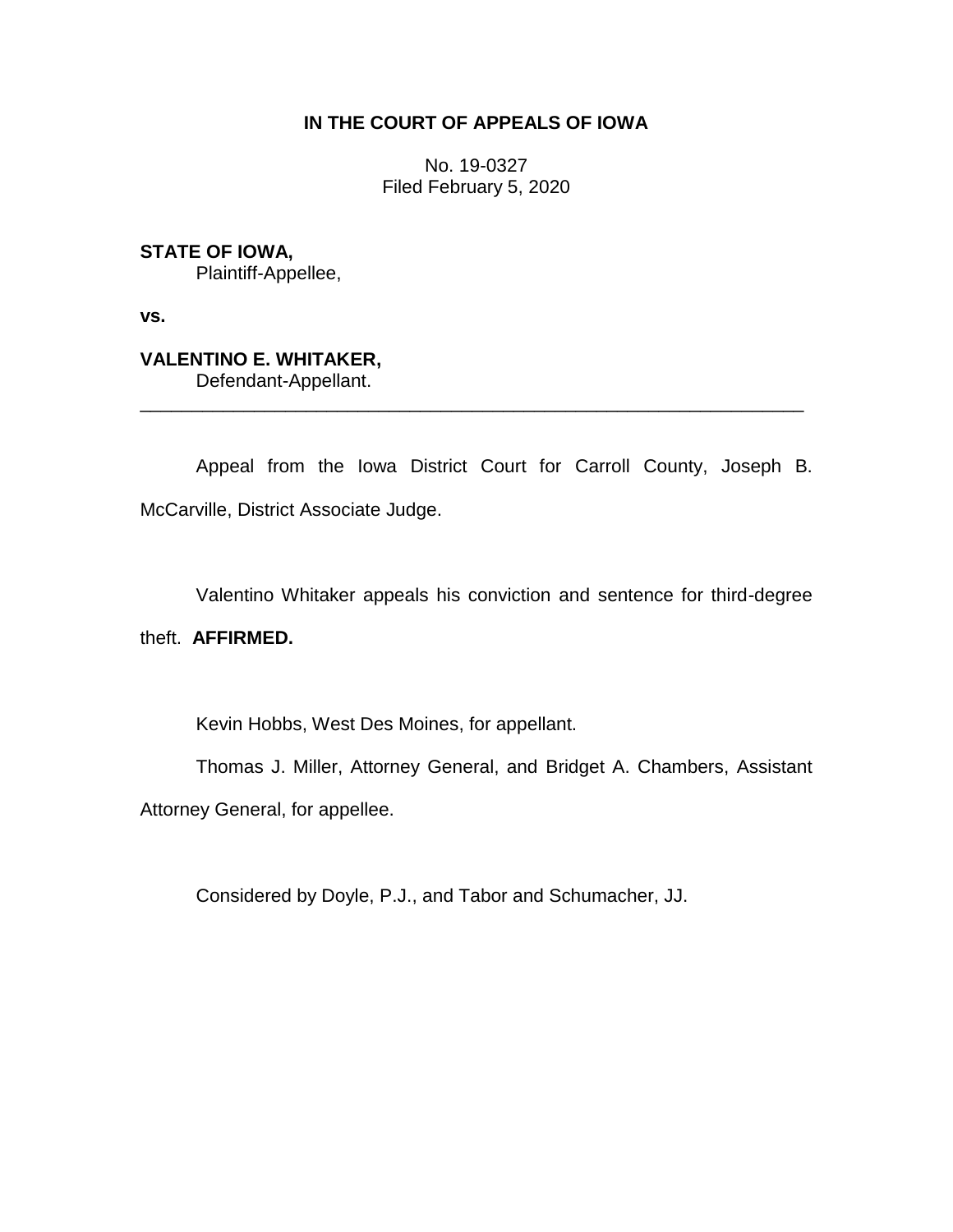## **DOYLE, Presiding Judge.**

 $\overline{a}$ 

Valentino Whitaker appeals his conviction and sentence after a jury found him guilty of third-degree theft. He raises three claims on appeal. First, he challenges the sufficiency of the evidence supporting his conviction. Next, Whitaker contends he received ineffective assistance of trial counsel.<sup>1</sup> Finally, Whitaker challenges the portion of the sentencing order requiring him to pay \$5000 in victim restitution.

## **I. Sufficiency of the Evidence.**

We review claims about the sufficiency of the evidence for correction of errors at law. *See State v. Huser*, 894 N.W.2d 472, 490 (Iowa 2017). We consider the record evidence in the light most favorable to the State, including all reasonable inferences that a fact finder may draw from the evidence. *See id*. We uphold the trial court's denial of a motion for judgment of acquittal if substantial evidence supports the conviction. *See State v. Harris*, 891 N.W.2d 182, 186 (Iowa 2017). "Evidence is substantial if it would convince a rational trier of fact the defendant is guilty beyond a reasonable doubt." *Id*. Evidence is not substantial if it raises only suspicion, speculation, or conjecture. *See Huser*, 894 N.W.2d at 490.

The trial court instructed the jury that to find Whitaker guilty of theft, the State had to prove Whitaker took possession or control of property that belonged to another with the intent to deprive the owner of the property. *See* Iowa Code

<sup>&</sup>lt;sup>1</sup> Although a recent amendment to Iowa Code section 814.7 prohibits consideration of ineffective-assistance-of-counsel claims on direct appeal, it does not apply to cases pending on July 1, 2019. *See State v. Macke*, 933 N.W.2d 226, 235 (Iowa 2019). Because Whitaker's appeal was filed before July 1, 2019, we may address his ineffective-assistance claims.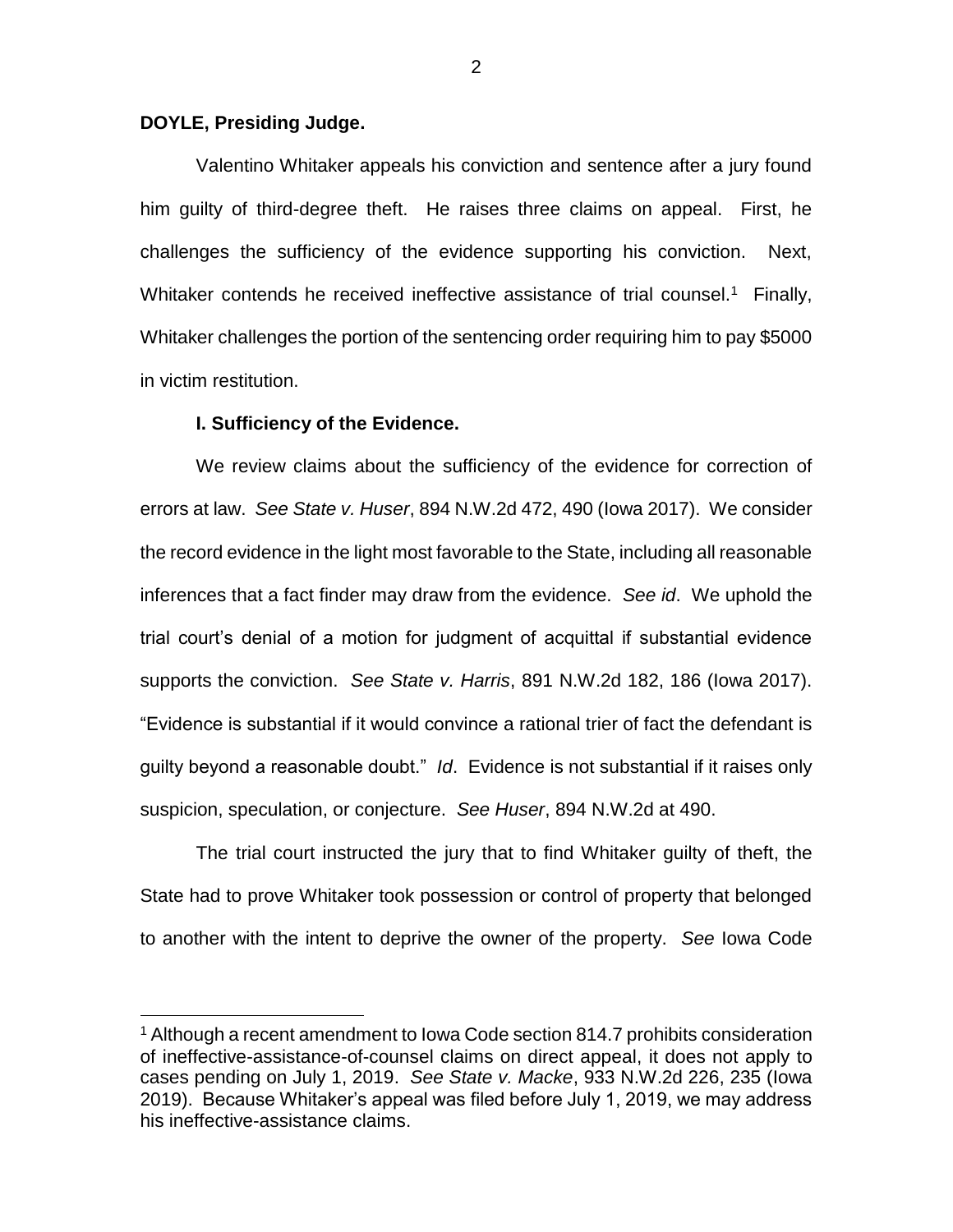§ 714.1 (2018). The State alleged that Whitaker took a purse belonging to Linda Beam, which Beam had inadvertently left in a shopping cart after shopping at Walmart. The purse held \$5000 in cash. Whitaker challenges the evidence showing he ever possessed Beam's purse or the cash inside it.

Substantial evidence supports the finding that Whitaker took Beam's purse. The store's surveillance video shows Whitaker taking a cart from the cart return and pushing it to his vehicle. Beam's purse is visible inside the cart while Whitaker is pushing it. Although the video does not show Whitaker placing the purse inside the vehicle, it does show the vehicle's door open and the cart nearby. The purse was not in the cart when an employee later returned it to the store, and no one returned it to the store or recovered it during a search of the premises. Whitaker testified that he took the cart to hide the fact he had urinated in his pants and never saw the purse inside, but the jury was free to reject his claim. Because sufficient evidence allows a fact finder to infer that Whitaker took Beam's purse, we affirm the denial of Whitaker's motion for judgment of acquittal.

## **II. Ineffective Assistance of Counsel.**

We next turn to Whitaker's claims of ineffective assistance of counsel, which we review de novo. *See Lamasters v. State*, 821 N.W.2d 856, 862 (Iowa 2012). To succeed, Whitaker must show counsel breached a duty and prejudice resulted. *See State v. Graves*, 668 N.W.2d 860, 869 (Iowa 2003). Counsel breaches a duty if counsel's performance is not objectively reasonable. *See State v. Ortiz*, 905 N.W.2d 174, 183 (Iowa 2017).

Whitaker first alleges his trial counsel was ineffective in cross-examining a State witness about the surveillance videos. He alleges his counsel was ill-

3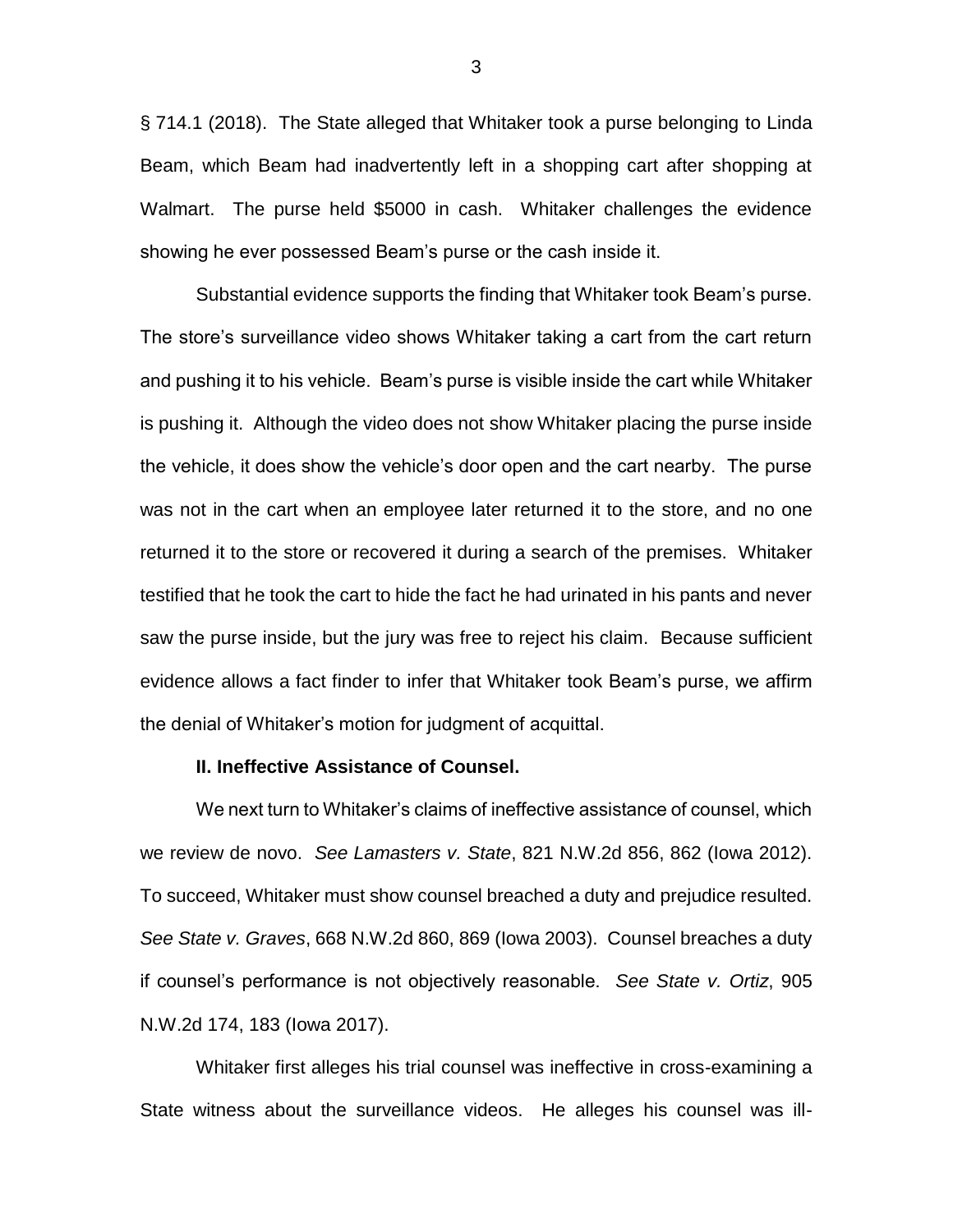prepared and "appear[ed] to struggle in his own understanding of the various Walmart camera views and what the various Walmart videos showed." He claims he was prejudiced because the State's case largely rested on the video evidence, which he argues "could have easily been challenged." But the State notes that Whitaker identifies no particular questions counsel failed to ask. Because the record is inadequate to resolve this claim on direct appeal, we must preserve it for a postconviction-relief proceeding. *See State v. Johnson*, 784 N.W.2d 192, 198 (Iowa 2010) (stating that if a defendant wishes to have an ineffective-assistance claim resolved on direct appeal but the record is inadequate, "the court must preserve it for a postconviction-relief proceeding, regardless of the court's view of the potential viability of the claim").

Whitaker also alleges his trial counsel was ineffective in his handling of the State's question about his prior felony convictions. When questioned by the prosecutor, Whitaker admitted he was a convicted felon. The prosecutor then asked how many felony convictions he had and Whitaker answered, "Three all ran into one." If a criminal defendant testifies, the State may attack the defendant's character for truthfulness with evidence of a criminal conviction if the probative value of the evidence outweighs its prejudicial effect. *See* Iowa R. of Evid. 5.609(a)(1)(B). But if more than ten years have passed since the defendant's conviction or release from confinement, the evidence is admissible only if its probative value substantially outweighs its prejudicial effect and the State gives written notice of its intent to use it. Iowa R. Evid. 5.609(b)(1). Whitaker argues the court abused its discretion by allowing the State to ask about if he was a felon because his convictions were more than ten years old and the testimony was both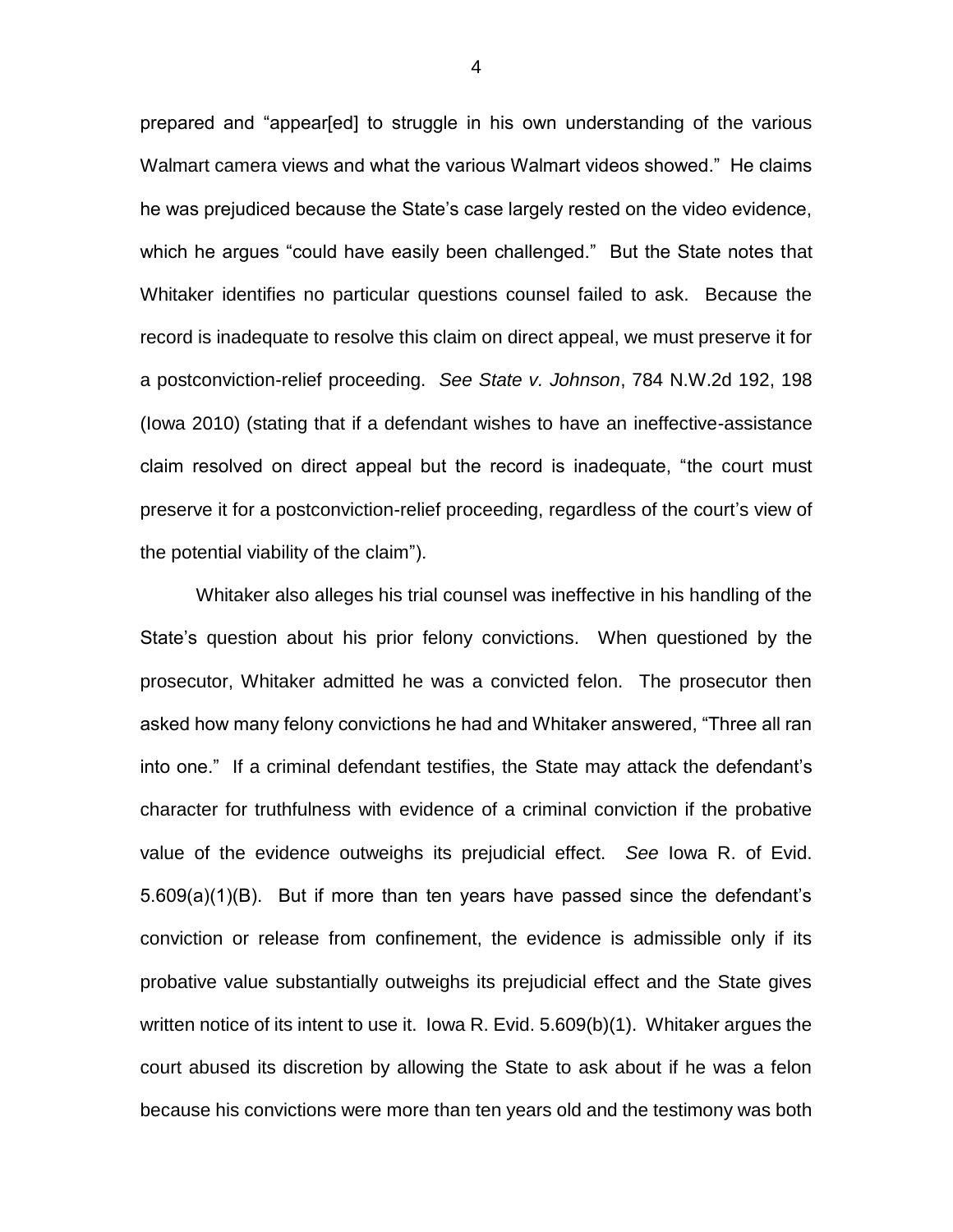prejudicial and irrelevant.<sup>2</sup> Whitaker claims his trial counsel was ineffective by failing to move for mistrial on this basis. The State concedes that "it appears that evidence of [one of the felonies] would not have been admitted if counsel had not agreed that the prosecution could impeach Whitaker with that conviction." There is nothing in the record before us concerning the other two felony convictions. Because the record about Whitaker's felony convictions is lacking, we also preserve this issue for a postconviction-relief proceeding.

#### **III. Victim Restitution.**

 $\overline{a}$ 

Finally, Whitaker contends the district court erred by ordering him to pay \$5000 in victim restitution. He argues the State failed to show sufficient evidence that Beam was carrying \$5000 in her purse when Whitaker took it.

We review challenges to the evidence supporting victim restitution for correction of errors at law. *See State v. Hagen*, 840 N.W.2d 140, 144 (Iowa 2013). The district court's fact findings are binding if they are supported by substantial evidence. *See State v. Shears*, 920 N.W.2d 527, 530 (Iowa 2018). When the record contains a reasonable basis from which the court can infer the amount of restitution, we afford the district court broad discretion in determining that amount. *See id.* 

The State charged Whitaker with second-degree theft for taking property that exceeded \$1000 in value but did not exceed \$10,000. The jury convicted Whitaker of the lesser-included charge of third-degree theft, finding Whitaker took

<sup>&</sup>lt;sup>2</sup> We note that Whitaker's counsel informed the court he did not object to the State asking if Whitaker had a felony conviction; his counsel only objected to the State asking which charges led to a conviction.